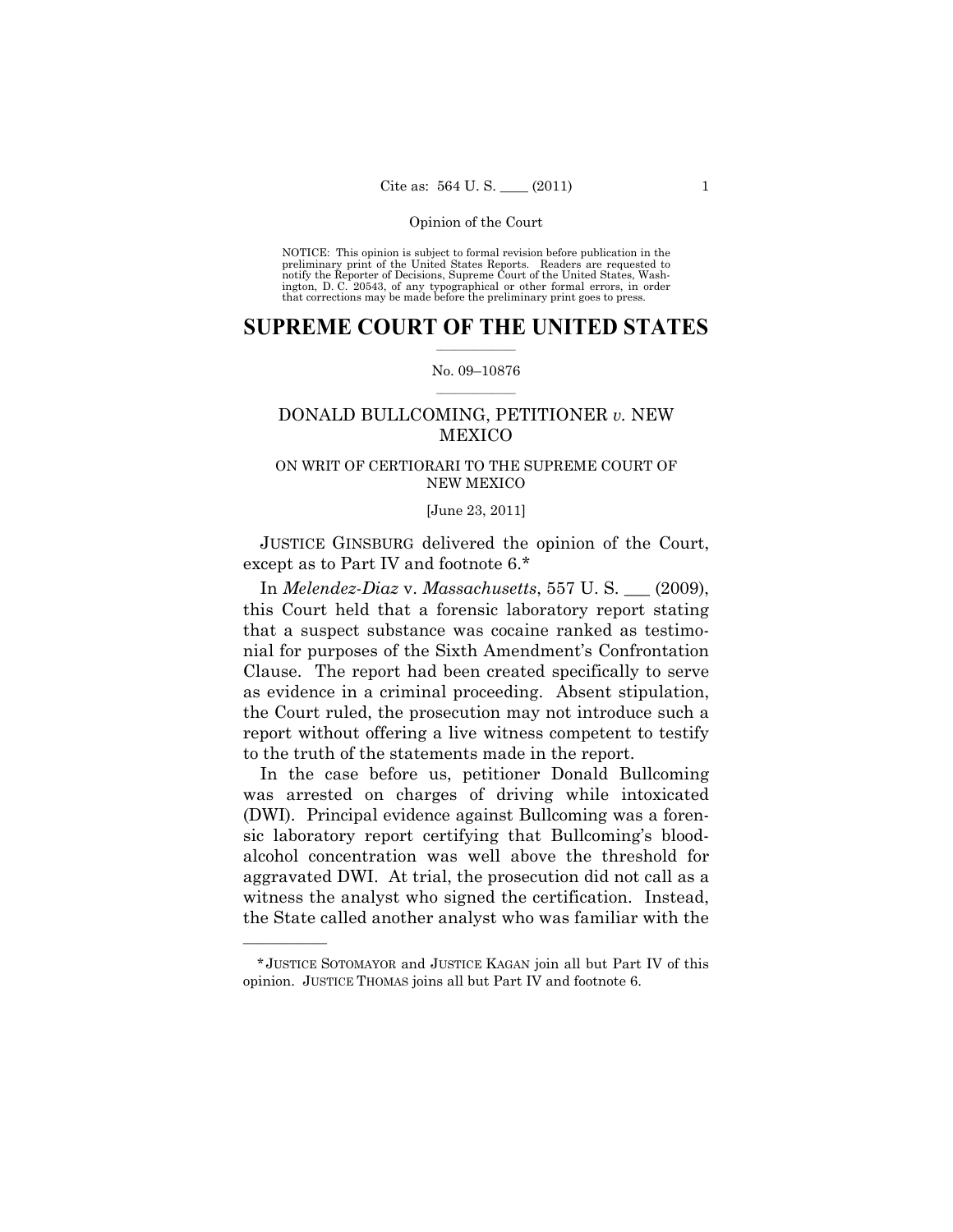laboratory's testing procedures, but had neither participated in nor observed the test on Bullcoming's blood sample. The New Mexico Supreme Court determined that, although the blood-alcohol analysis was "testimonial," the Confrontation Clause did not require the certifying analyst's in-court testimony. Instead, New Mexico's high court held, live testimony of another analyst satisfied the constitutional requirements.

 The question presented is whether the Confrontation Clause permits the prosecution to introduce a forensic laboratory report containing a testimonial certification made for the purpose of proving a particular fact—through the in-court testimony of a scientist who did not sign the certification or perform or observe the test reported in the certification. We hold that surrogate testimony of that order does not meet the constitutional requirement. The accused's right is to be confronted with the analyst who made the certification, unless that analyst is unavailable at trial, and the accused had an opportunity, pretrial, to cross-examine that particular scientist.

# I

A

 In August 2005, a vehicle driven by petitioner Donald Bullcoming rear-ended a pick-up truck at an intersection in Farmington, New Mexico. When the truckdriver exited his vehicle and approached Bullcoming to exchange insurance information, he noticed that Bullcoming's eyes were bloodshot. Smelling alcohol on Bullcoming's breath, the truckdriver told his wife to call the police. Bullcoming left the scene before the police arrived, but was soon apprehended by an officer who observed his performance of field sobriety tests. Upon failing the tests, Bullcoming was arrested for driving a vehicle while "under the influence of intoxicating liquor" (DWI), in violation of N. M. Stat. Ann. §66–8–102 (2004).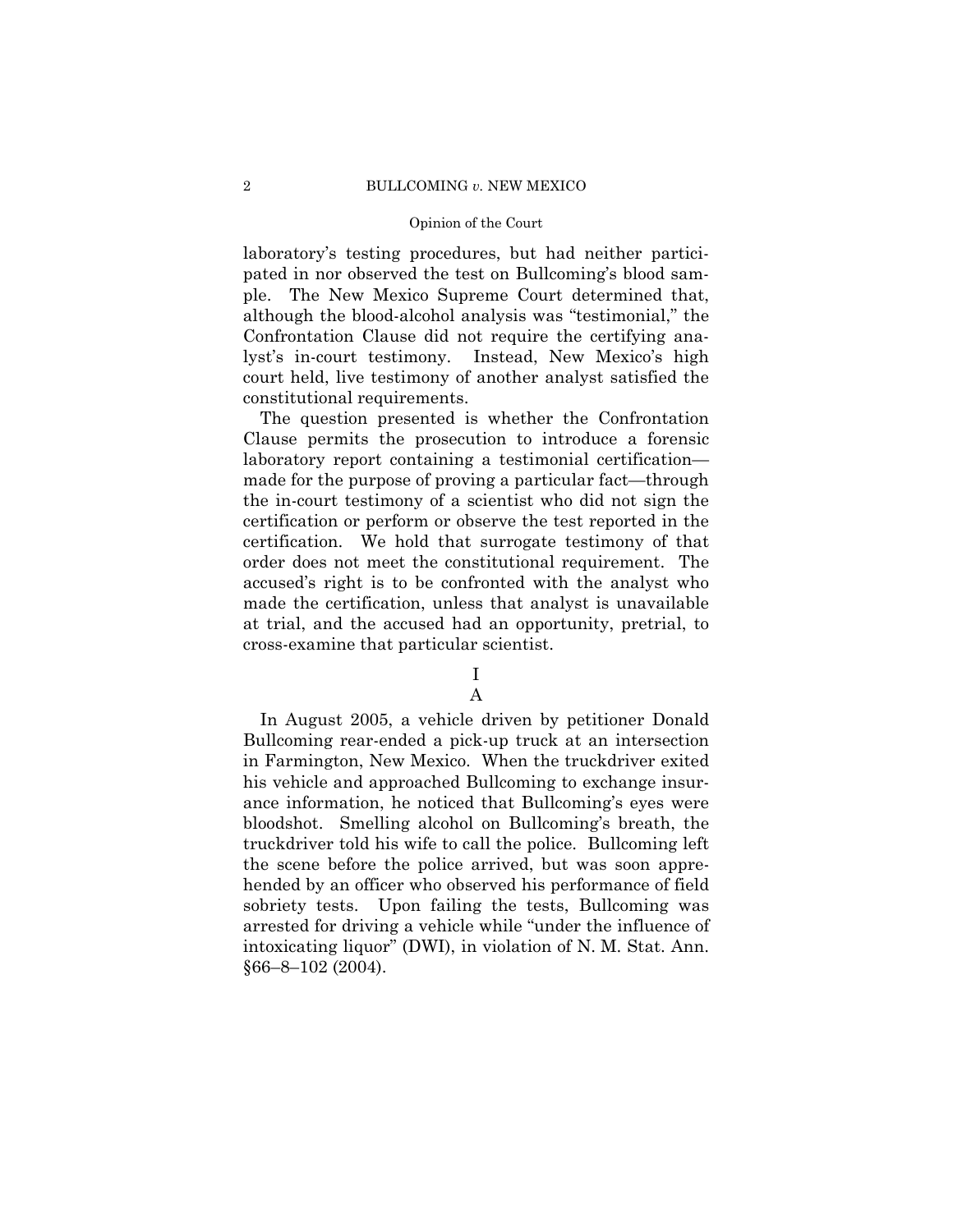Because Bullcoming refused to take a breath test, the police obtained a warrant authorizing a blood-alcohol analysis. Pursuant to the warrant, a sample of Bullcoming's blood was drawn at a local hospital. To determine Bullcoming's blood-alcohol concentration (BAC), the police sent the sample to the New Mexico Department of Health, Scientific Laboratory Division (SLD). In a standard SLD form titled "Report of Blood Alcohol Analysis," participants in the testing were identified, and the forensic analyst certified his finding. App. 62.

 SLD's report contained in the top block "information . . . filled in by [the] arresting officer." *Ibid.* (capitalization omitted). This information included the "reason [the] suspect [was] stopped" (the officer checked "Accident"), and the date ("8.14.05") and time ("18:25 PM") the blood sample was drawn. *Ibid.* (capitalization omitted). The arresting officer also affirmed that he had arrested Bullcoming and witnessed the blood draw. *Ibid.* The next two blocks contained certifications by the nurse who drew Bullcoming's blood and the SLD intake employee who received the blood sample sent to the laboratory. *Ibid.*

 Following these segments, the report presented the "certificate of analyst," *ibid.* (capitalization omitted), completed and signed by Curtis Caylor, the SLD forensic analyst assigned to test Bullcoming's blood sample. *Id.*, at 62, 64–65. Caylor recorded that the BAC in Bullcoming's sample was 0.21 grams per hundred milliliters, an inordinately high level. *Id.*, at 62. Caylor also affirmed that "[t]he seal of th[e] sample was received intact and broken in the laboratory," that "the statements in [the analyst's block of the report] are correct," and that he had "followed the procedures set out on the reverse of th[e] report." *Ibid.* Those "procedures" instructed analysts, *inter alia*, to "retai[n] the sample container and the raw data from the analysis," and to "not[e] any circumstance or condition which might affect the integrity of the sample or otherwise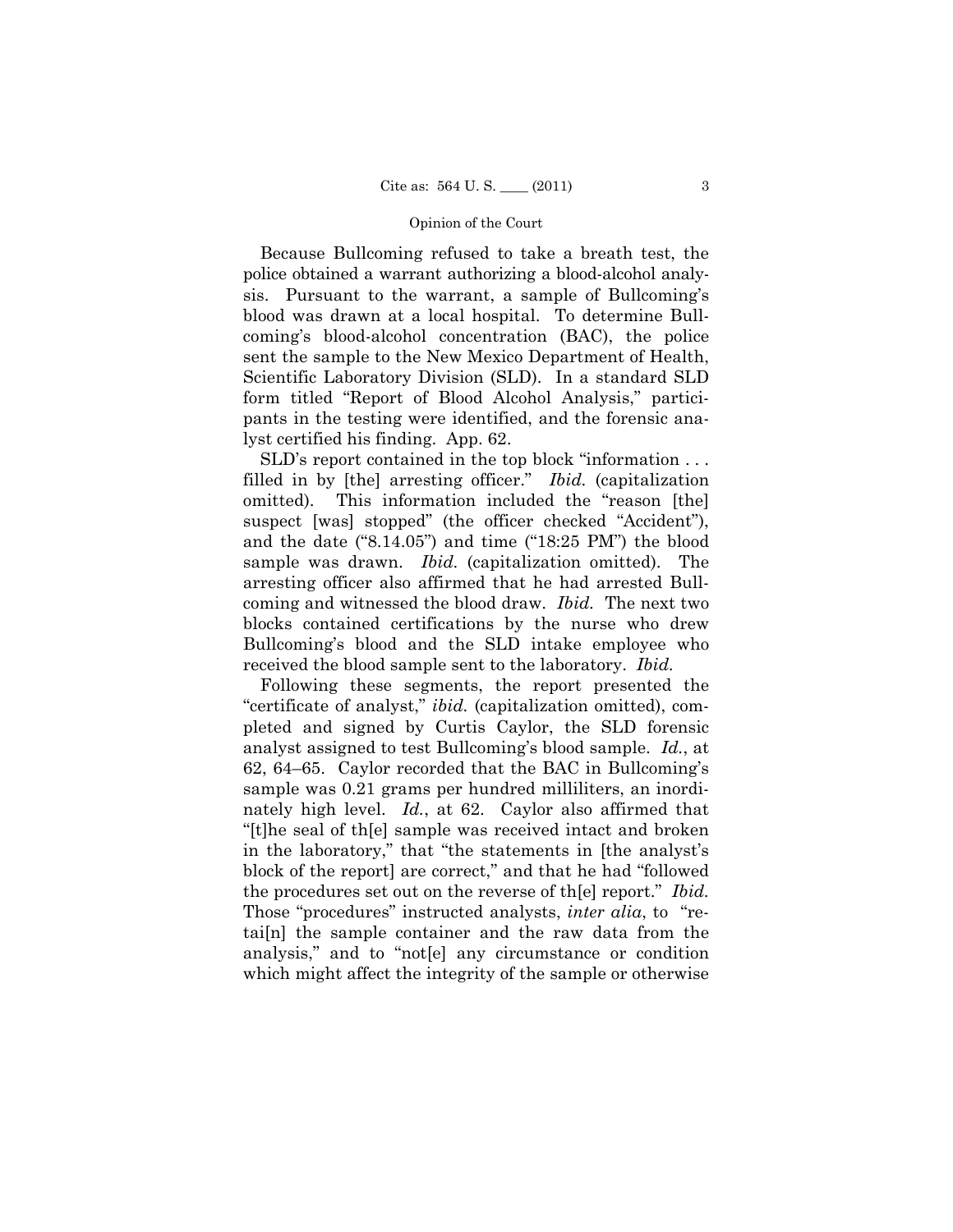affect the validity of the analysis." *Id.*, at 65. Finally, in a block headed "certificate of reviewer," the SLD examiner who reviewed Caylor's analysis certified that Caylor was qualified to conduct the BAC test, and that the "established procedure" for handling and analyzing Bullcoming's sample "ha[d] been followed." *Id.*, at 62 (capitalization omitted).

 SLD analysts use gas chromatograph machines to determine BAC levels. Operation of the machines requires specialized knowledge and training. Several steps are involved in the gas chromatograph process, and human error can occur at each step.1

<sup>1</sup>Gas chromatography is a widely used scientific method of quantitatively analyzing the constituents of a mixture. See generally H. McNair & J. Miller, Basic Gas Chromatography (2d ed. 2009) (hereinafter McNair). Under SLD's standard testing protocol, the analyst extracts two blood samples and inserts them into vials containing an "internal standard"—a chemical additive. App. 53. See McNair 141– 142. The analyst then "cap[s] the [two] sample[s]," "crimp[s] them with an aluminum top," and places the vials into the gas chromatograph machine. App. 53–54. Within a few hours, this device produces a printed graph—a chromatogram—along with calculations representing a software-generated interpretation of the data. See Brief for State of New Mexico Dept. of Health, SLD as *Amicus Curiae* 16–17.

Although the State presented testimony that obtaining an accurate BAC measurement merely entails "look[ing] at the [gas chromatograph] machine and record[ing] the results," App. 54, authoritative sources reveal that the matter is not so simple or certain. "In order to perform quantitative analyses satisfactorily and . . . support the results under rigorous examination in court, the analyst must be aware of, and adhere to, good analytical practices and understand what is being done and why." Stafford, Chromatography, in Principles of Forensic Toxicology 92, 114 (B. Levine 2d ed. 2006). See also McNair 137 ("Errors that occur in any step can invalidate the best chromatographic analysis, so attention must be paid to all steps."); D. Bartell, M. McMurray, & A. ImObersteg, Attacking and Defending Drunk Driving Tests §16:80 (2d revision 2010) (stating that 93% of errors in laboratory tests for BAC levels are human errors that occur either before or after machines analyze samples). Even after the machine has produced its printed result, a review of the chromatogram may indicate that the test was not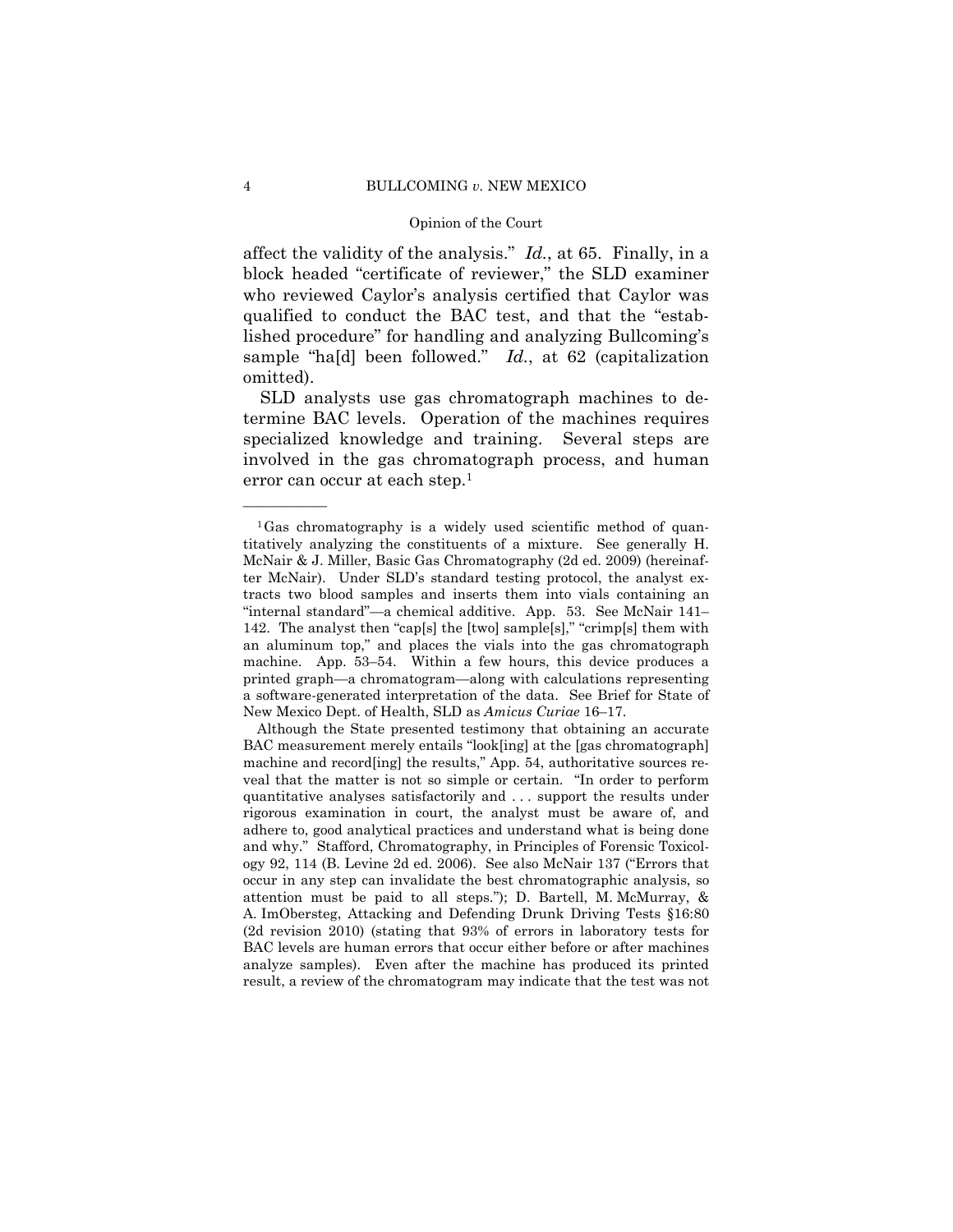Caylor's report that Bullcoming's BAC was 0.21 supported a prosecution for aggravated DWI, the threshold for which is a BAC of 0.16 grams per hundred milliliters,  $§66 8-102(D)(1)$ . The State accordingly charged Bullcoming with this more serious crime.

## B

 The case was tried to a jury in November 2005, after our decision in *Crawford* v. *Washington*, 541 U. S. 36 (2004), but before *Melendez-Diaz*. On the day of trial, the State announced that it would not be calling SLD analyst Curtis Caylor as a witness because he had "very recently [been] put on unpaid leave" for a reason not revealed. 2010– NMSC–007, ¶8, 226 P. 3d 1, 6 (internal quotation marks omitted); App. 58. A startled defense counsel objected. The prosecution, she complained, had never disclosed, until trial commenced, that the witness "out there . . . [was] not the analyst [of Bullcoming's sample]." *Id.,* at 46. Counsel stated that, "had [she] known that the analyst [who tested Bullcoming's blood] was not available," her opening, indeed, her entire defense "may very well have been dramatically different." *Id.*, at 47. The State, however, proposed to introduce Caylor's finding as a "business

valid. See McNair 207–214.

Nor is the risk of human error so remote as to be negligible. *Amici* inform us, for example, that in neighboring Colorado, a single forensic laboratory produced at least 206 flawed blood-alcohol readings over a three-year span, prompting the dismissal of several criminal prosecutions. See Brief for National Association of Criminal Defense Lawyers et al. as *Amici Curiae* 32–33. An analyst had used improper amounts of the internal standard, causing the chromatograph machine systematically to inflate BAC measurements. The analyst's error, a supervisor said, was "fairly complex." Ensslin, Final Tally on Flawed DUI: 206 Errors, 9 Tossed or Reduced, Colorado Springs Gazette, Apr. 19, 2010, p. 1 (internal quotation marks omitted), available at http:// www.gazette.com/articles/report-97354-police-discuss.html. (All Internet materials as visited June 21, 2011, and included in Clerk of Court's case file).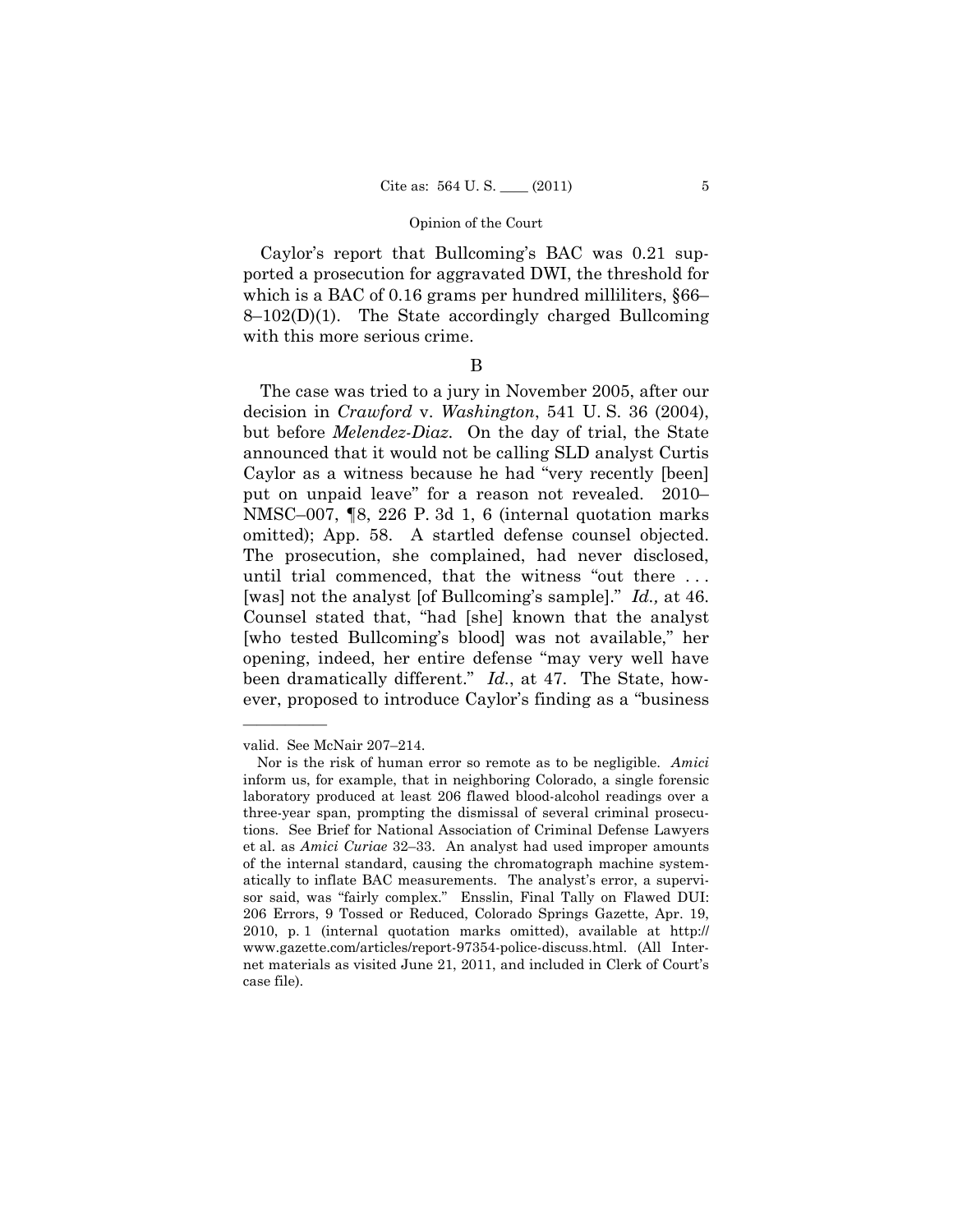record" during the testimony of Gerasimos Razatos, an SLD scientist who had neither observed nor reviewed Caylor's analysis. *Id.*, at 44.

 Bullcoming's counsel opposed the State's proposal. *Id.*, at 44–45. Without Caylor's testimony, defense counsel maintained, introduction of the analyst's finding would violate Bullcoming's Sixth Amendment right "to be confronted with the witnesses against him." *Ibid*.2 The trial court overruled the objection, *id.*, at 46–47, and admitted the SLD report as a business record, *id.*, at 44–46, 57.3 The jury convicted Bullcoming of aggravated DWI, and the New Mexico Court of Appeals upheld the conviction, concluding that "the blood alcohol report in the present case was non-testimonial and prepared routinely with guarantees of trustworthiness." 2008–NMCA–097, §17, 189 P. 3d 679, 685.

C

 While Bullcoming's appeal was pending before the New Mexico Supreme Court, this Court decided *Melendez-Diaz*. In that case, "[t]he Massachusetts courts [had] admitted into evidence affidavits reporting the results of forensic analysis which showed that material seized by the police and connected to the defendant was cocaine." 557 U. S., at \_\_\_ (slip op., at 1). Those affidavits, the Court held, were "'testimonial,' rendering the affiants 'witnesses' subject to

<sup>2</sup>The State called as witnesses the arresting officer and the nurse who drew Bullcoming's blood. Bullcoming did not object to the State's failure to call the SLD intake employee or the reviewing analyst. "It is up to the prosecution," the Court observed in *Melendez-Diaz* v. *Massachusetts*, 557 U. S. \_\_\_, \_\_\_, n. 1 (2009) (slip op., at 5, n. 1), "to decide what steps in the chain of custody are so crucial as to require evidence; but what testimony *is* introduced must (if the defendant objects) be introduced live."  $\frac{3}{10}$  and  $\frac{3}{10}$  and  $\frac{3}{10}$  and  $\frac{3}{10}$  and  $\frac{3}{10}$  and  $\frac{3}{10}$  and  $\frac{3}{10}$  and  $\frac{3}{10}$  and  $\frac{3}{10}$  and  $\frac{3}{10}$  and  $\frac{3}{10}$  and  $\frac{3}{10}$  and  $\frac{3}{10}$  and  $\frac{3}{10$ 

<sup>&</sup>quot;there were no breath tests or blood tests. They just brought in the cop, and the cop said, 'Yeah, he was drunk.'" App. 47.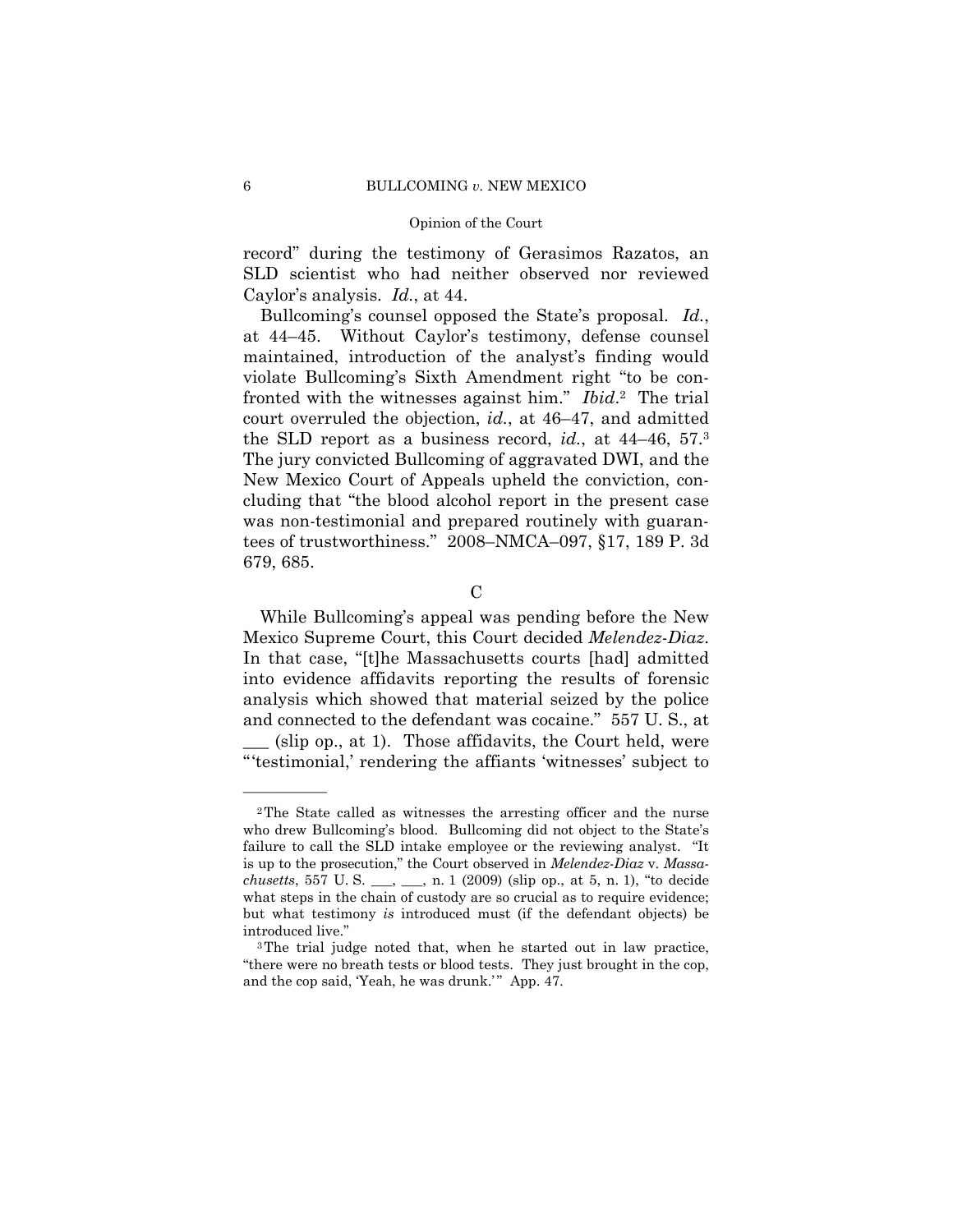the defendant's right of confrontation under the Sixth Amendment." *Ibid.*

 In light of *Melendez-Diaz*, the New Mexico Supreme Court acknowledged that the blood-alcohol report introduced at Bullcoming's trial qualified as testimonial evidence. Like the affidavits in *Melendez-Diaz*, the court observed, the report was "functionally identical to live, incourt testimony, doing precisely what a witness does on direct examination." 226 P. 3d, at 8 (quoting *Melendez-Diaz*, 557 U.S., at  $\_\_\_$  (slip op., at 4)).<sup>4</sup> Nevertheless, for two reasons, the court held that admission of the report did not violate the Confrontation Clause.

 First, the court said certifying analyst Caylor "was a mere scrivener," who "simply transcribed the results generated by the gas chromatograph machine." 226 P. 3d, at 8–9. Second, SLD analyst Razatos, although he did not participate in testing Bullcoming's blood, "qualified as an expert witness with respect to the gas chromatograph machine." *Id.*, at 9. "Razatos provided live, in-court testimony," the court stated, "and, thus, was available for cross-examination regarding the operation of the . . . machine, the results of [Bullcoming's] BAC test, and the SLD's established laboratory procedures." *Ibid.* Razatos' testimony was crucial, the court explained, because Bullcoming could not cross-examine the machine or the written report. *Id.*, at 10. But "[Bullcoming's] right of confrontation was preserved," the court concluded, because Razatos was a qualified analyst, able to serve as a surrogate for Caylor. *Ibid*.

 We granted certiorari to address this question: Does the Confrontation Clause permit the prosecution to introduce

<sup>4</sup> In so ruling, the New Mexico Supreme Court explicitly overruled *State* v. *Dedman*, 2004–NMSC–037, 102 P. 3d 628 (2004), which had classified blood-alcohol reports as public records neither "investigative nor prosecutorial" in nature. 226 P. 3d, at 7–8.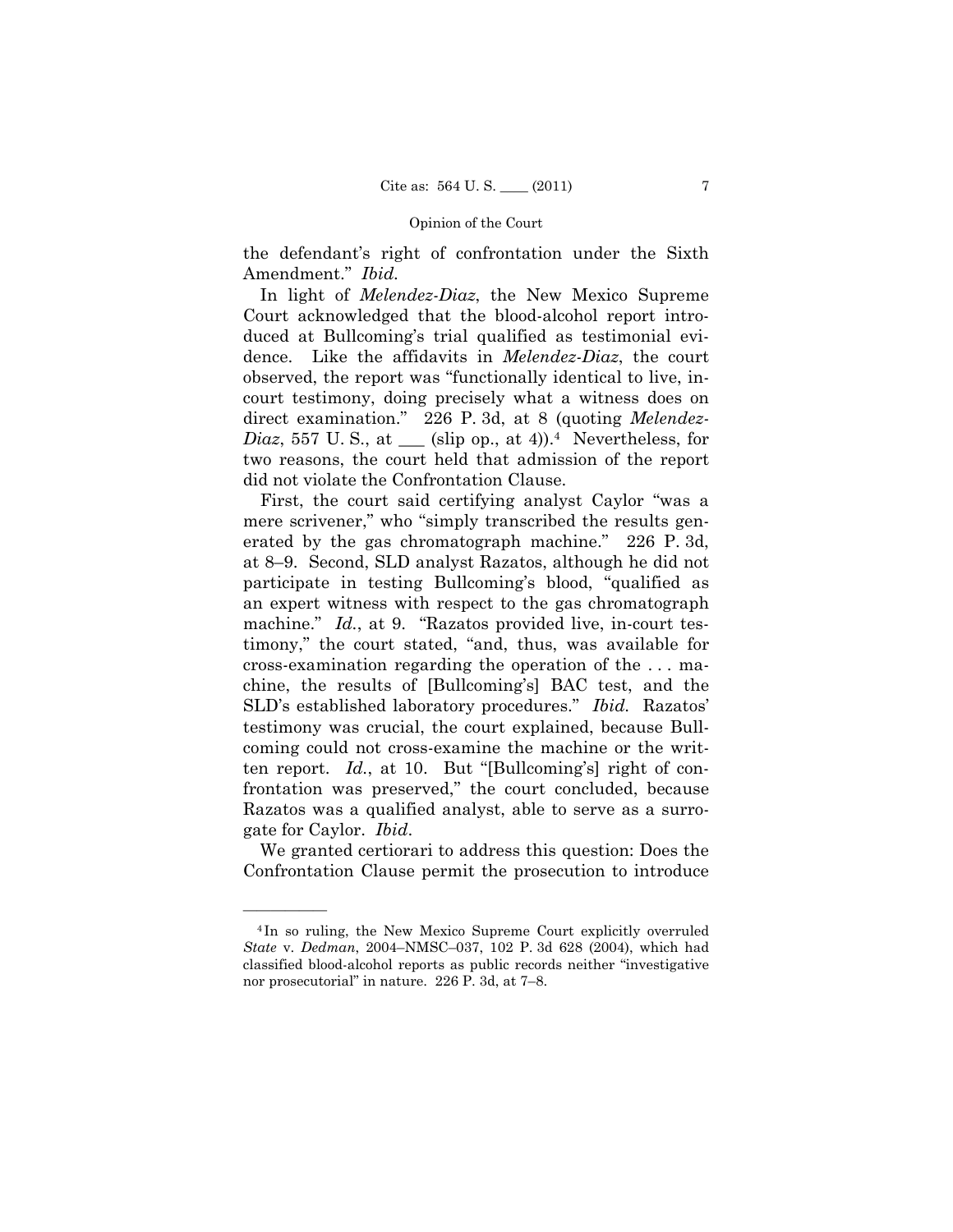## 8 BULLCOMING *v*. NEW MEXICO

#### Opinion of the Court

a forensic laboratory report containing a testimonial certification, made in order to prove a fact at a criminal trial, through the in-court testimony of an analyst who did not sign the certification or personally perform or observe the performance of the test reported in the certification. 561 U. S.  $\_\_$  (2010). Our answer is in line with controlling precedent: As a rule, if an out-of-court statement is testimonial in nature, it may not be introduced against the accused at trial unless the witness who made the statement is unavailable and the accused has had a prior opportunity to confront that witness. Because the New Mexico Supreme Court permitted the testimonial statement of one witness, *i.e.*, Caylor, to enter into evidence through the in-court testimony of a second person, *i.e.*, Razatos, we reverse that court's judgment.

## II

 The Sixth Amendment's Confrontation Clause confers upon the accused "[i]n all criminal prosecutions, . . . the right . . . to be confronted with the witnesses against him." In a pathmarking 2004 decision, *Crawford* v. *Washington*, we overruled *Ohio* v. *Roberts*, 448 U. S. 56 (1980), which had interpreted the Confrontation Clause to allow admission of absent witnesses' testimonial statements based on a judicial determination of reliability. See *Roberts*, 448 U. S., at 66. Rejecting *Roberts*' "amorphous notions of 'reliability,'" *Crawford*, 541 U. S., at 61, *Crawford* held that fidelity to the Confrontation Clause permitted admission of "[t]estimonial statements of witnesses absent from trial . . . only where the declarant is unavailable, and only where the defendant has had a prior opportunity to crossexamine," *id.*, at 59. See *Michigan* v. *Bryant*, 562 U. S. \_\_\_, \_\_\_ (2011) (slip op., at 7) ("[F]or testimonial evidence to be admissible, the Sixth Amendment 'demands what the common law required: unavailability [of the witness] and a prior opportunity for cross-examination.'" (quoting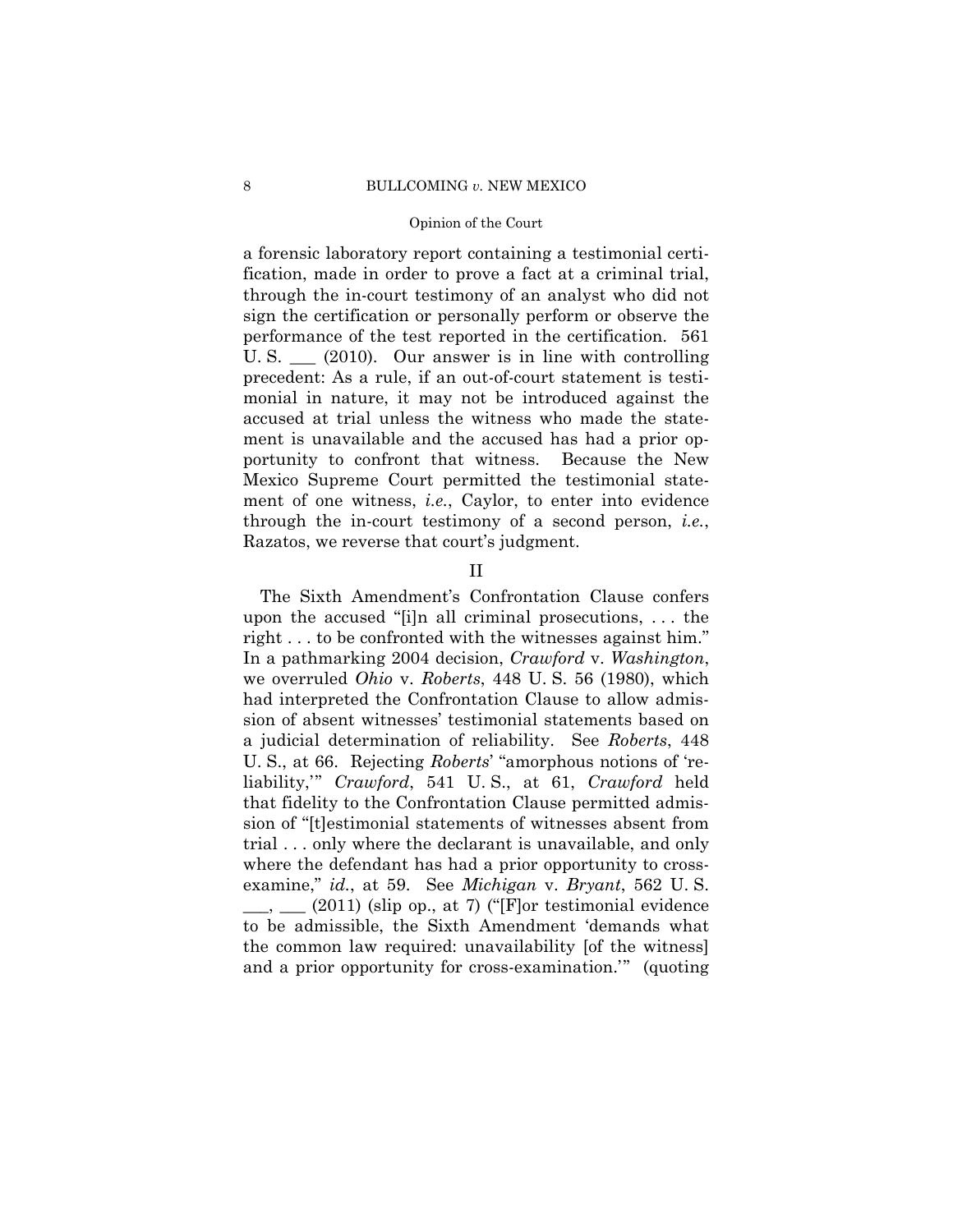*Crawford*, 541 U. S., at 68)). *Melendez-Diaz*, relying on *Crawford*'s rationale, refused to create a "forensic evidence" exception to this rule.  $557 \text{ U.S., at }$  \_\_\_\_\_\_\_ (slip op., at 11–15).5 An analyst's certification prepared in connection with a criminal investigation or prosecution, the Court held, is "testimonial," and therefore within the compass of the Confrontation Clause. *Id.*, at \_\_\_<sup>\_</sup>\_\_\_ (slip op., at 15–18).6

 The State in the instant case never asserted that the analyst who signed the certification, Curtis Caylor, was unavailable. The record showed only that Caylor was placed on unpaid leave for an undisclosed reason. See *supra*, at 5. Nor did Bullcoming have an opportunity to cross-examine Caylor. *Crawford* and *Melendez-Diaz*, therefore, weigh heavily in Bullcoming's favor. The New Mexico Supreme Court, however, although recognizing that the SLD report was testimonial for purposes of the Confrontation Clause, considered SLD analyst Razatos an adequate substitute for Caylor. We explain first why Razatos' appearance did not meet the Confrontation Clause requirement. We next address the State's argument that the SLD report ranks as "nontestimonial," and

<sup>&</sup>lt;sup>5</sup>The dissent makes plain that its objection is less to the application of the Court's decisions in *Crawford* and *Melendez-Diaz* to this case than to those pathmarking decisions themselves. See *post*, at 5 (criticizing the "*Crawford* line of cases" for rejecting "reliable evidence"); *post*, at 8–9, 11 (deploring "*Crawford*'s rejection of the [reliabilitycentered] regime of *Ohio* v. *Roberts*").<br><sup>6</sup>To rank as "testimonial," a statement must have a "primary pur-

pose" of "establish[ing] or prov[ing] past events potentially relevant to later criminal prosecution." *Davis* v. *Washington*, 547 U. S. 813, 822 (2006). See also *Bryant*, 562 U. S., at \_\_\_ (slip op., at 11). Elaborating on the purpose for which a "testimonial report" is created, we observed in *Melendez-Diaz* that business and public records "are generally admissible absent confrontation . . . because—having been created for the administration of an entity's affairs and not for the purpose of establishing or proving some fact at trial—they are not testimonial." 557 U. S., at \_\_\_ (slip op., at 18).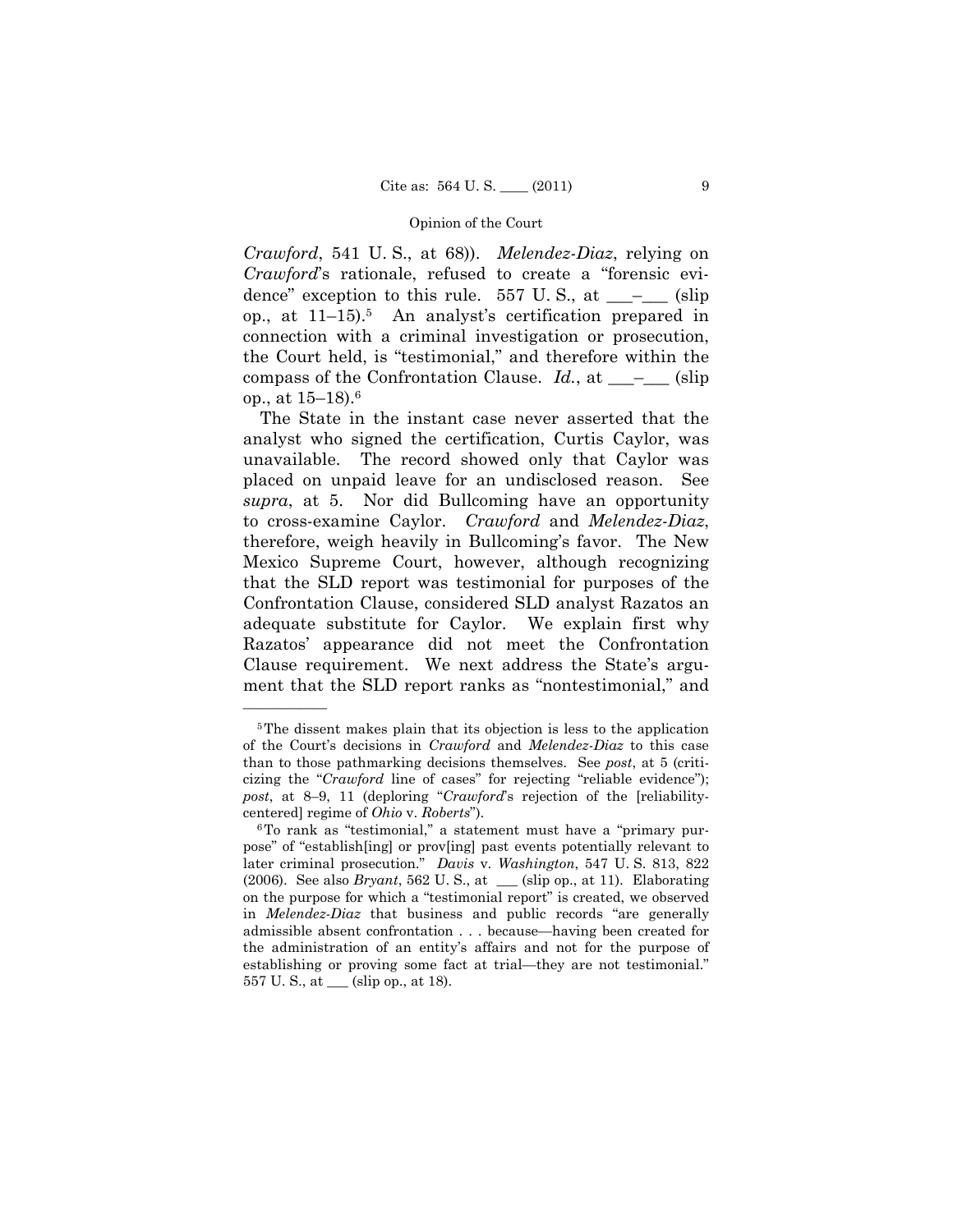therefore "[was] not subject to the Confrontation Clause" in the first place. Brief for Respondent 7 (capitalization omitted).

# A

 The New Mexico Supreme Court held surrogate testimony adequate to satisfy the Confrontation Clause in this case because analyst Caylor "simply transcribed the resul[t] generated by the gas chromatograph machine," presenting no interpretation and exercising no independent judgment. 226 P. 3d, at 8. Bullcoming's "true 'accuser,'" the court said, was the machine, while testing analyst Caylor's role was that of "mere scrivener." *Id.*, at 9*.* Caylor's certification, however, reported more than a machine-generated number. See *supra*, at 3–4.

 Caylor certified that he received Bullcoming's blood sample intact with the seal unbroken, that he checked to make sure that the forensic report number and the sample number "correspond[ed]," and that he performed on Bullcoming's sample a particular test, adhering to a precise protocol. App. 62–65. He further represented, by leaving the "[r]emarks" section of the report blank, that no "circumstance or condition . . . affect[ed] the integrity of the sample or . . . the validity of the analysis." *Id.*, at 62, 65. These representations, relating to past events and human actions not revealed in raw, machine-produced data, are meet for cross-examination.

 The potential ramifications of the New Mexico Supreme Court's reasoning, furthermore, raise red flags. Most witnesses, after all, testify to their observations of factual conditions or events, *e.g.*, "the light was green," "the hour was noon." Such witnesses may record, on the spot, what they observed. Suppose a police report recorded an objective fact—Bullcoming's counsel posited the address above the front door of a house or the read-out of a radar gun. See Brief for Petitioner 35. Could an officer other than the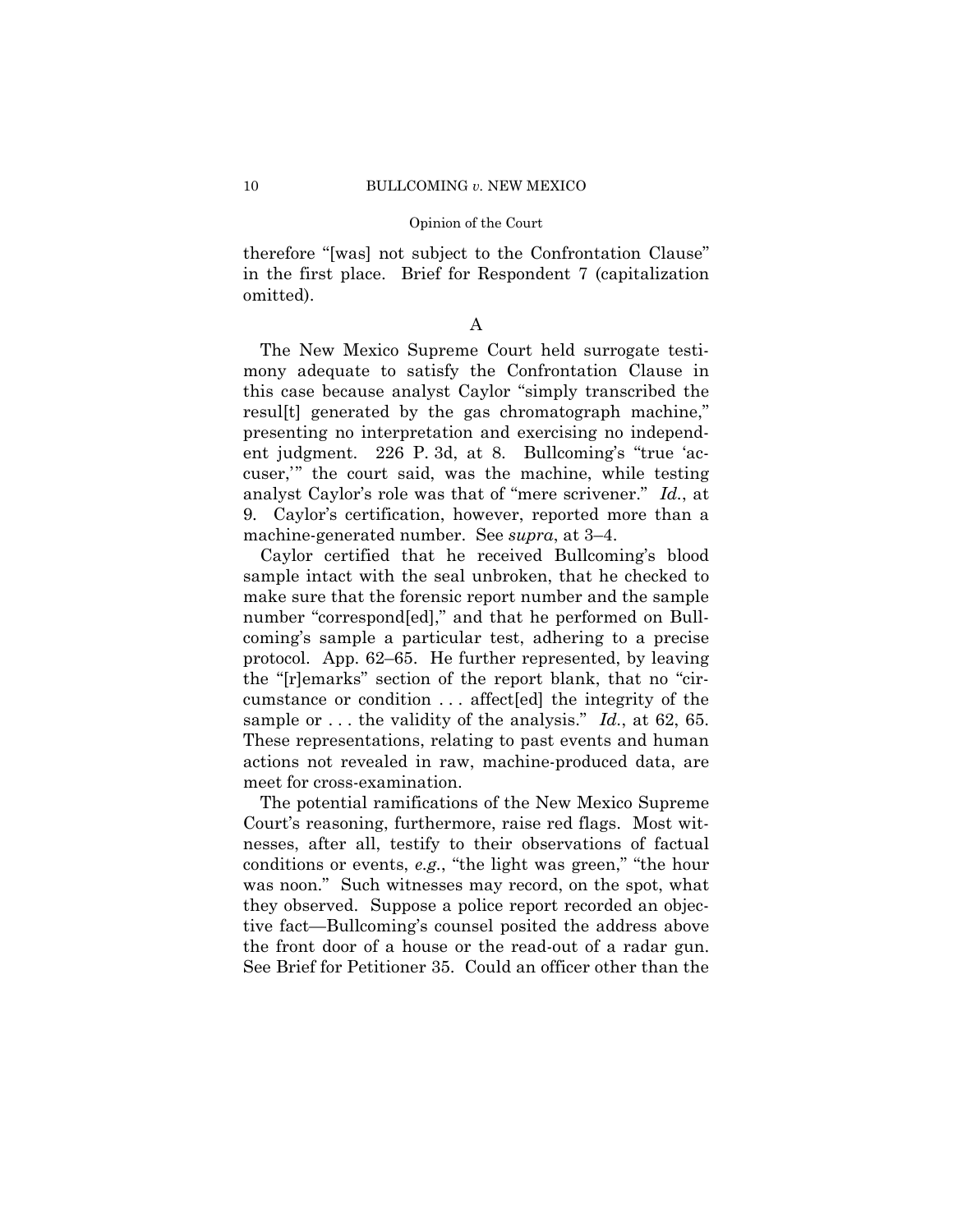one who saw the number on the house or gun present the information in court—so long as that officer was equipped to testify about any technology the observing officer deployed and the police department's standard operating procedures? As our precedent makes plain, the answer is emphatically "No." See *Davis* v. *Washington*, 547 U. S. 813, 826 (2006) (Confrontation Clause may not be "evaded by having a note-taking police [ officer] recite the ... testimony of the declarant" (emphasis deleted)); *Melendez-Diaz*, 557 U.S., at <u>each</u> (slip op., at 6) (KENNEDY, J., dissenting) ("The Court made clear in *Davis* that it will not permit the testimonial statement of one witness to enter into evidence through the in-court testimony of a second.").

 The New Mexico Supreme Court stated that the number registered by the gas chromatograph machine called for no interpretation or exercise of independent judgment on Caylor's part. 226 P. 3d, at 8–9. We have already explained that Caylor certified to more than a machinegenerated number. See *supra*, at 3–4. In any event, the comparative reliability of an analyst's testimonial report drawn from machine-produced data does not overcome the Sixth Amendment bar. This Court settled in *Crawford* that the "obviou[s] reliab[ility]" of a testimonial statement does not dispense with the Confrontation Clause. 541 U. S., at 62; see *id.*, at 61 (Clause "commands, not that evidence be reliable, but that reliability be assessed in a particular manner: by testing [the evidence] in the crucible of cross-examination"). Accordingly, the analysts who write reports that the prosecution introduces must be made available for confrontation even if they possess "the scientific acumen of Mme. Curie and the veracity of Mother Teresa." *Melendez-Diaz*, 557 U. S., at \_\_\_, n. 6 (slip op., at 14, n. 6).

Recognizing that admission of the blood-alcohol analysis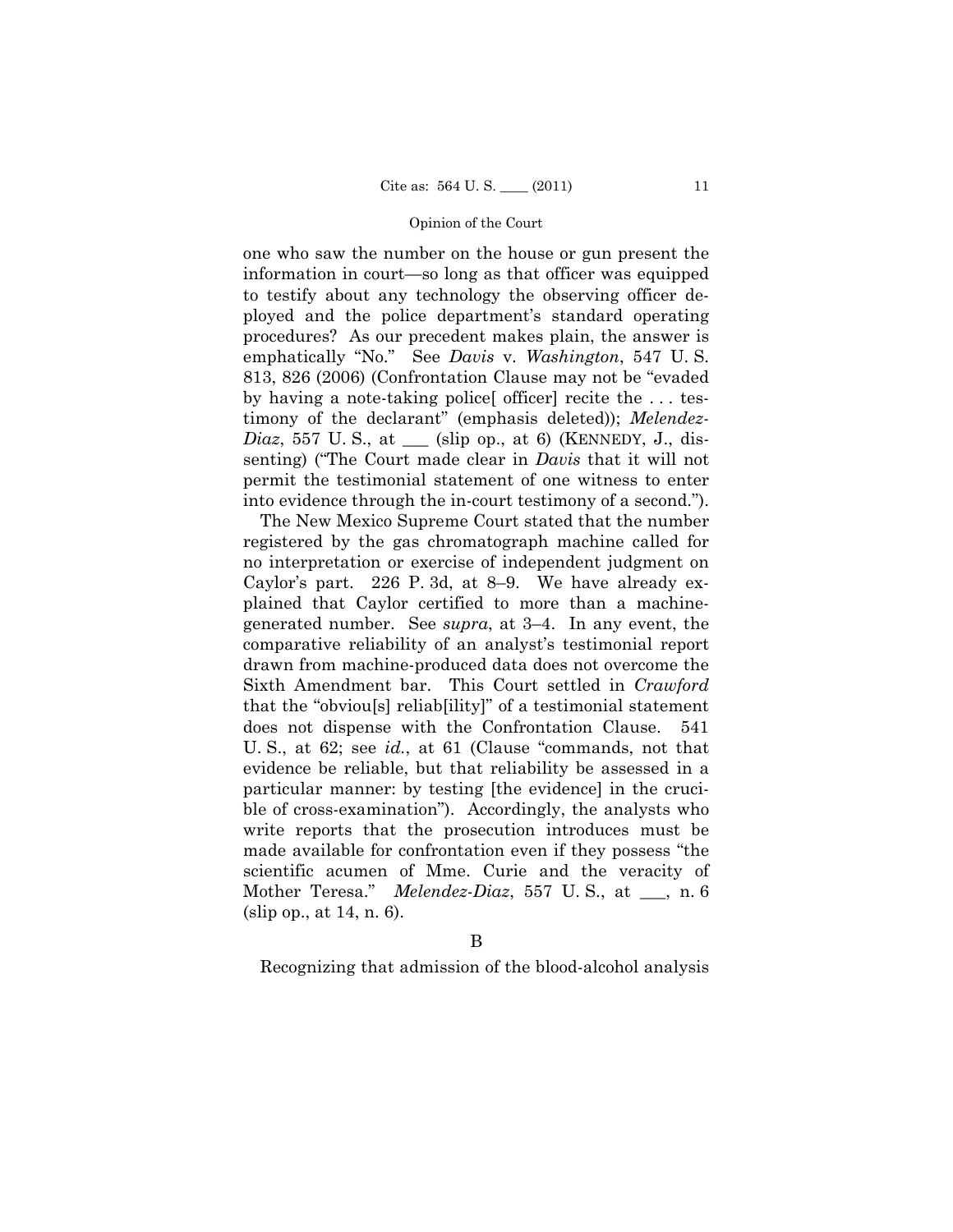depended on "live, in-court testimony [by] a qualified analyst," 226 P. 3d, at 10, the New Mexico Supreme Court believed that Razatos could substitute for Caylor because Razatos "qualified as an expert witness with respect to the gas chromatograph machine and the SLD's laboratory procedures," *id.*, at 9. But surrogate testimony of the kind Razatos was equipped to give could not convey what Caylor knew or observed about the events his certification concerned, *i.e.*, the particular test and testing process he employed.7 Nor could such surrogate testimony expose any lapses or lies on the certifying analyst's part.8 Significant here, Razatos had no knowledge of the reason why Caylor had been placed on unpaid leave. With Caylor on the stand, Bullcoming's counsel could have asked questions designed to reveal whether incompetence, evasiveness, or dishonesty accounted for Caylor's removal from his work station. Notable in this regard, the State never asserted that Caylor was "unavailable"; the prosecution conveyed only that Caylor was on uncompensated leave. Nor did the State assert that Razatos had any "independent opinion" concerning Bullcoming's BAC. See Brief for Respondent 58, n. 15. In this light, Caylor's live testimony could hardly be typed "a hollow formality," *post*, at 4.

 More fundamentally, as this Court stressed in *Crawford*, "[t]he text of the Sixth Amendment does not sug-

<sup>7</sup>We do not question that analyst Caylor, in common with other analysts employed by SLD, likely would not recall a particular test, given the number of tests each analyst conducts and the standard procedure followed in testing. Even so, Caylor's testimony under oath would have enabled Bullcoming's counsel to raise before a jury questions concerning Caylor's proficiency, the care he took in performing his work, and his veracity. In particular, Bullcoming's counsel likely would have inquired on cross-examination why Caylor had been placed on unpaid leave.<br><sup>8</sup>At Bullcoming's trial, Razatos acknowledged that "you don't know

unless you actually observe the analysis that someone else conducts, whether they followed the protocol in every instance." App. 59.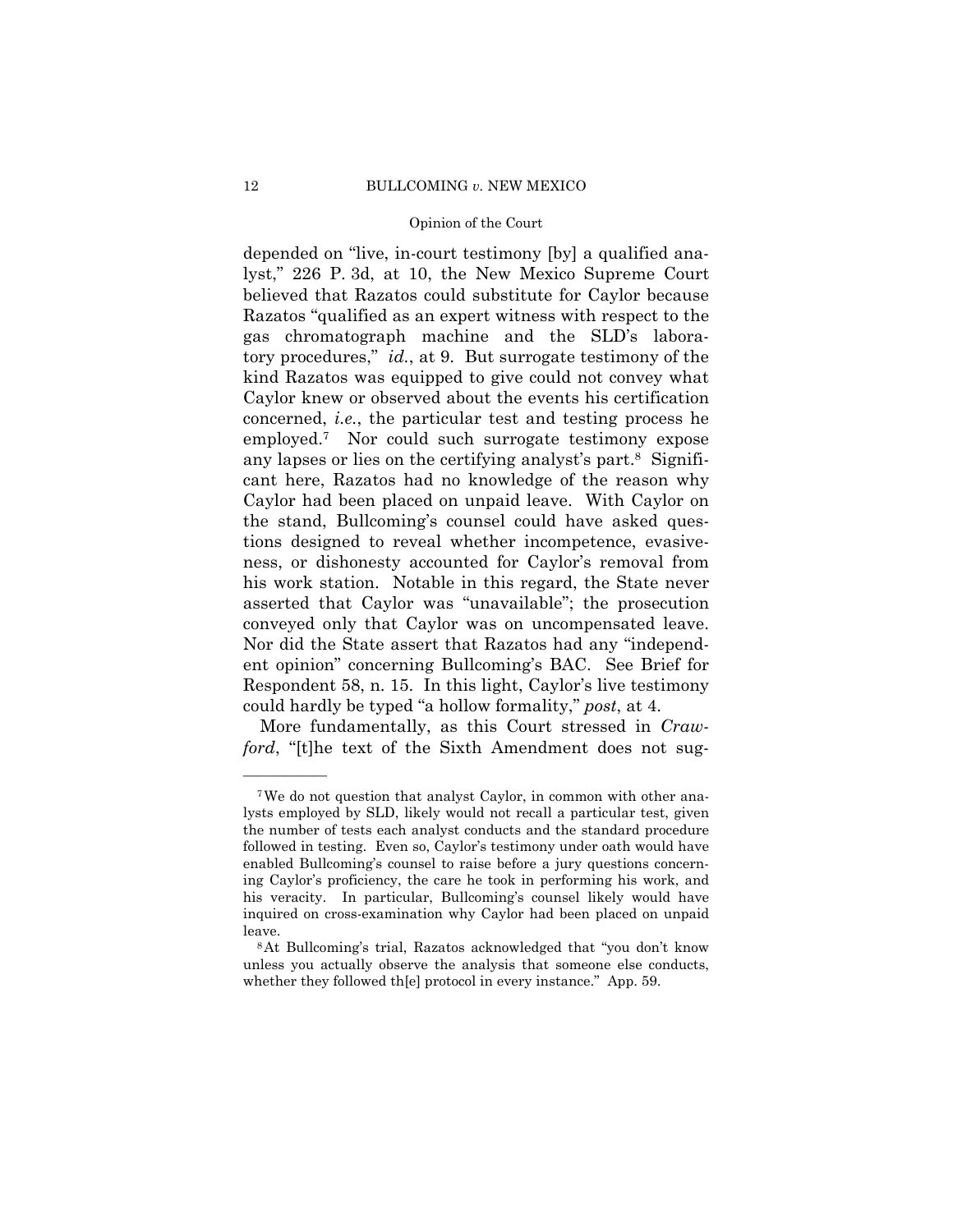gest any open-ended exceptions from the confrontation requirement to be developed by the courts." 541 U. S., at 54. Nor is it "the role of courts to extrapolate from the words of the [Confrontation Clause] to the values behind it, and then to enforce its guarantees only to the extent they serve (in the courts' views) those underlying values." *Giles* v. *California*, 554 U. S. 353, 375 (2008). Accordingly, the Clause does not tolerate dispensing with confrontation simply because the court believes that questioning one witness about another's testimonial statements provides a fair enough opportunity for cross-examination.

 A recent decision involving another Sixth Amendment right—the right to counsel—is instructive. In *United States* v. *Gonzalez-Lopez*, 548 U. S. 140 (2006), the Government argued that illegitimately denying a defendant his counsel of choice did not violate the Sixth Amendment where "substitute counsel's performance" did not demonstrably prejudice the defendant. *Id.*, at 144–145. This Court rejected the Government's argument. "[T]rue enough," the Court explained, "the purpose of the rights set forth in [the Sixth] Amendment is to ensure a fair trial; but it does not follow that the rights can be disregarded so long as the trial is, on the whole, fair." *Id.*, at 145. If a "particular guarantee" of the Sixth Amendment is violated, no substitute procedure can cure the violation, and "[n]o additional showing of prejudice is required to make the violation 'complete.'" *Id.*, at 146. If representation by substitute counsel does not satisfy the Sixth Amendment, neither does the opportunity to confront a substitute witness.

 In short, when the State elected to introduce Caylor's certification, Caylor became a witness Bullcoming had the right to confront. Our precedent cannot sensibly be read any other way. See *Melendez-Diaz*, 557 U. S., at \_\_\_ (slip op., at 6) (KENNEDY, J., dissenting) (Court's holding means "the . . . analyst who must testify is the person who signed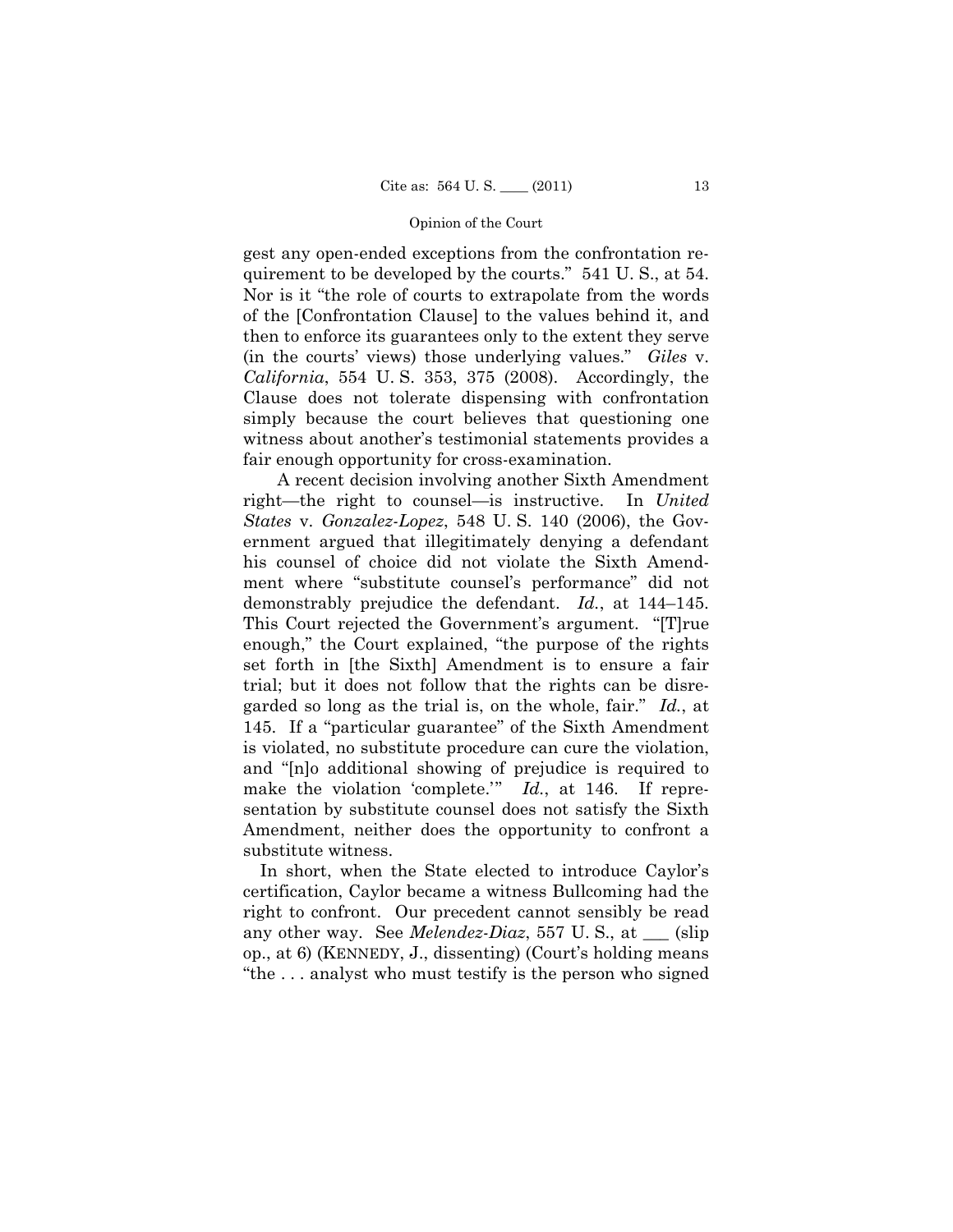the certificate").

# III

 We turn, finally, to the State's contention that the SLD's blood-alcohol analysis reports are nontestimonial in character, therefore no Confrontation Clause question even arises in this case. *Melendez-Diaz* left no room for that argument, the New Mexico Supreme Court concluded, see 226 P. 3d, at 7–8; *supra*, at 7, a conclusion we find inescapable.

 In *Melendez-Diaz*, a state forensic laboratory, on police request, analyzed seized evidence (plastic bags) and reported the laboratory's analysis to the police (the substance found in the bags contained cocaine). 557 U. S., at (slip op., at 2). The "certificates of analysis" prepared by the analysts who tested the evidence in *Melendez-Diaz*, this Court held, were "incontrovertibly . . . affirmation[s] made for the purpose of establishing or proving some fact" in a criminal proceeding.  $Id.$ , at  $\_\_\_\$  (slip op., at 4) (internal quotation marks omitted). The same purpose was served by the certificate in question here.

 The State maintains that the affirmations made by analyst Caylor were not "adversarial" or "inquisitorial," Brief for Respondent 27–33; instead, they were simply observations of an "independent scientis[t]" made "according to a non-adversarial public duty," *id*., at 32–33. That argument fares no better here than it did in *Melendez-Diaz*. A document created solely for an "evidentiary purpose," *Melendez-Diaz* clarified, made in aid of a police investigation, ranks as testimonial. 557 U. S., at \_\_\_ (slip op., at 5) (forensic reports available for use at trial are "testimonial statements" and certifying analyst is a "'witness' for purposes of the Sixth Amendment").

 Distinguishing Bullcoming's case from *Melendez-Diaz*, where the analysts' findings were contained in certificates "sworn to before a notary public," *id.*, at <u>section</u> (slip op., at 2),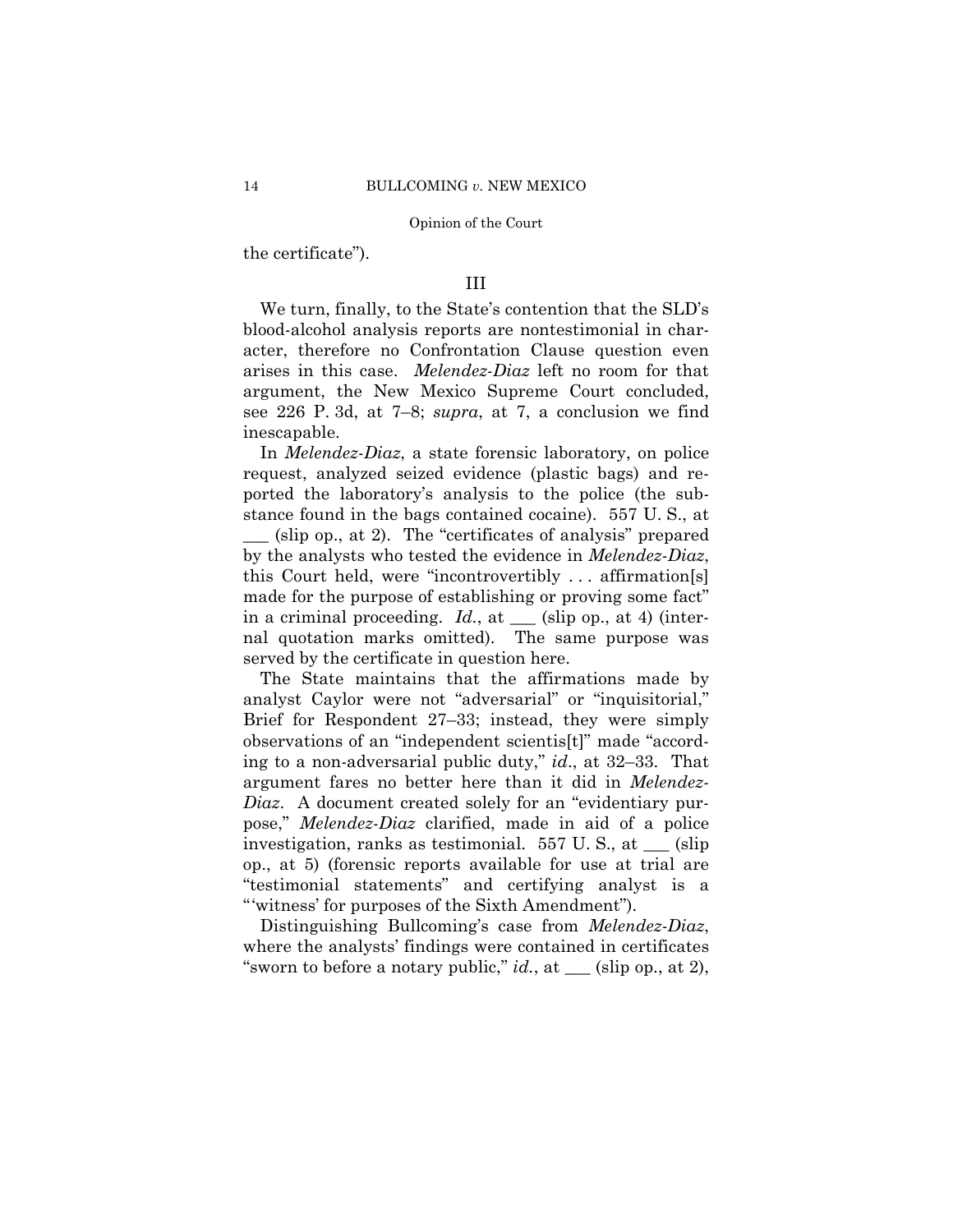the State emphasizes that the SLD report of Bullcoming's BAC was "unsworn." Brief for Respondent 13; *post*, at 2 ("only sworn statement" here was that of Razatos, "who was present and [did] testif[y]"). As the New Mexico Supreme Court recognized, "'the absence of [an] oath [i]s not dispositive' in determining if a statement is testimonial." 226 P. 3d, at 8 (quoting *Crawford*, 541 U. S., at 52). Indeed, in *Crawford*, this Court rejected as untenable any construction of the Confrontation Clause that would render inadmissible only sworn *ex parte* affidavits, while leaving admission of formal, but unsworn statements "perfectly OK." *Id.,* at 52–53, n. 3. Reading the Clause in this "implausible" manner, *ibid.*, the Court noted, would make the right to confrontation easily erasable. See *Davis*, 547 U. S., at 830–831, n. 5; *id.*, at 838 (THOMAS, J., concurring in judgment in part and dissenting in part).

 In all material respects, the laboratory report in this case resembles those in *Melendez-Diaz*. Here, as in *Melendez-Diaz*, a law-enforcement officer provided seized evidence to a state laboratory required by law to assist in police investigations, N. M. Stat. Ann. §29–3–4 (2004). Like the analysts in *Melendez-Diaz*, analyst Caylor tested the evidence and prepared a certificate concerning the result of his analysis. App. 62. Like the *Melendez-Diaz*  certificates, Caylor's certificate is "formalized" in a signed document, *Davis*, 547 U. S., at 837, n. 2 (opinion of THOMAS, J.), headed a "report," App. 62. Noteworthy as well, the SLD report form contains a legend referring to municipal and magistrate courts' rules that provide for the admission of certified blood-alcohol analyses.

 In sum, the formalities attending the "report of blood alcohol analysis" are more than adequate to qualify Caylor's assertions as testimonial. The absence of notarization does not remove his certification from Confrontation Clause governance. The New Mexico Supreme Court, guided by *Melendez-Diaz*, correctly recognized that Cay-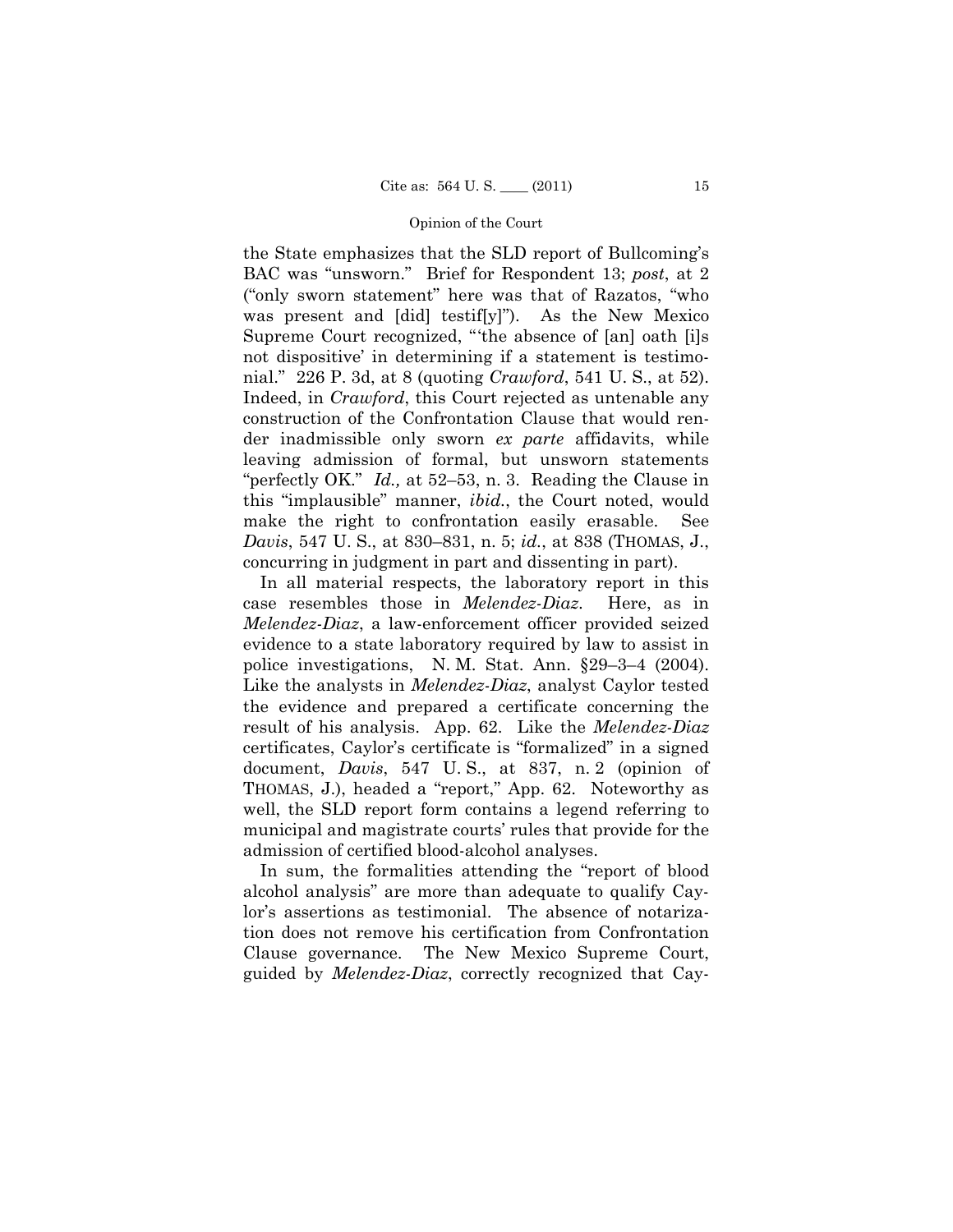#### Opinion of GINSBURG, J.

lor's report "fell within the core class of testimonial statements" 226 P. 3d, at 7, described in this Court's leading Confrontation Clause decisions: *Melendez-Diaz*, 557 U. S., at \_\_\_ (slip op., at 4); *Davis*, 547 U. S., at 830; *Crawford*, 541 U. S., at 51–52.

#### IV

 The State and its *amici* urge that unbending application of the Confrontation Clause to forensic evidence would impose an undue burden on the prosecution. This argument, also advanced in the dissent, *post*, at 10–11, largely repeats a refrain rehearsed and rejected in *Melendez-Diaz*. See 557 U.S., at  $\_\_\_\_\_$  (slip op., at 19–23). The constitutional requirement, we reiterate, "may not [be] disregard[ed] . . . at our convenience," *id.*, at \_\_\_ (slip op., at 19), and the predictions of dire consequences, we again observe, are dubious, see *id.*, at  $\_\_$  (slip op., at 19–20).

 New Mexico law, it bears emphasis, requires the laboratory to preserve samples, which can be retested by other analysts, see N. M. Admin. Code  $\S7.33.2.15(A)(4)$ –(6) (2010), available at http://www.nmcpr.state.nm.us/nmac/ \_title07/T07C033.htm, and neither party questions SLD's compliance with that requirement. Retesting "is almost always an option . . . in [DWI] cases," Brief for Public Defender Service for District of Columbia et al. as *Amici Curiae* 25 (hereinafter PDS Brief), and the State had that option here: New Mexico could have avoided any Confrontation Clause problem by asking Razatos to retest the sample, and then testify to the results of his retest rather than to the results of a test he did not conduct or observe.

 Notably, New Mexico advocates retesting as an effective means to preserve a defendant's confrontation right "when the [out-of-court] statement is raw data or a mere transcription of raw data onto a public record." Brief for Respondent 53–54. But the State would require the defendant to initiate retesting. *Id.*, at 55; *post*, at 4 (defense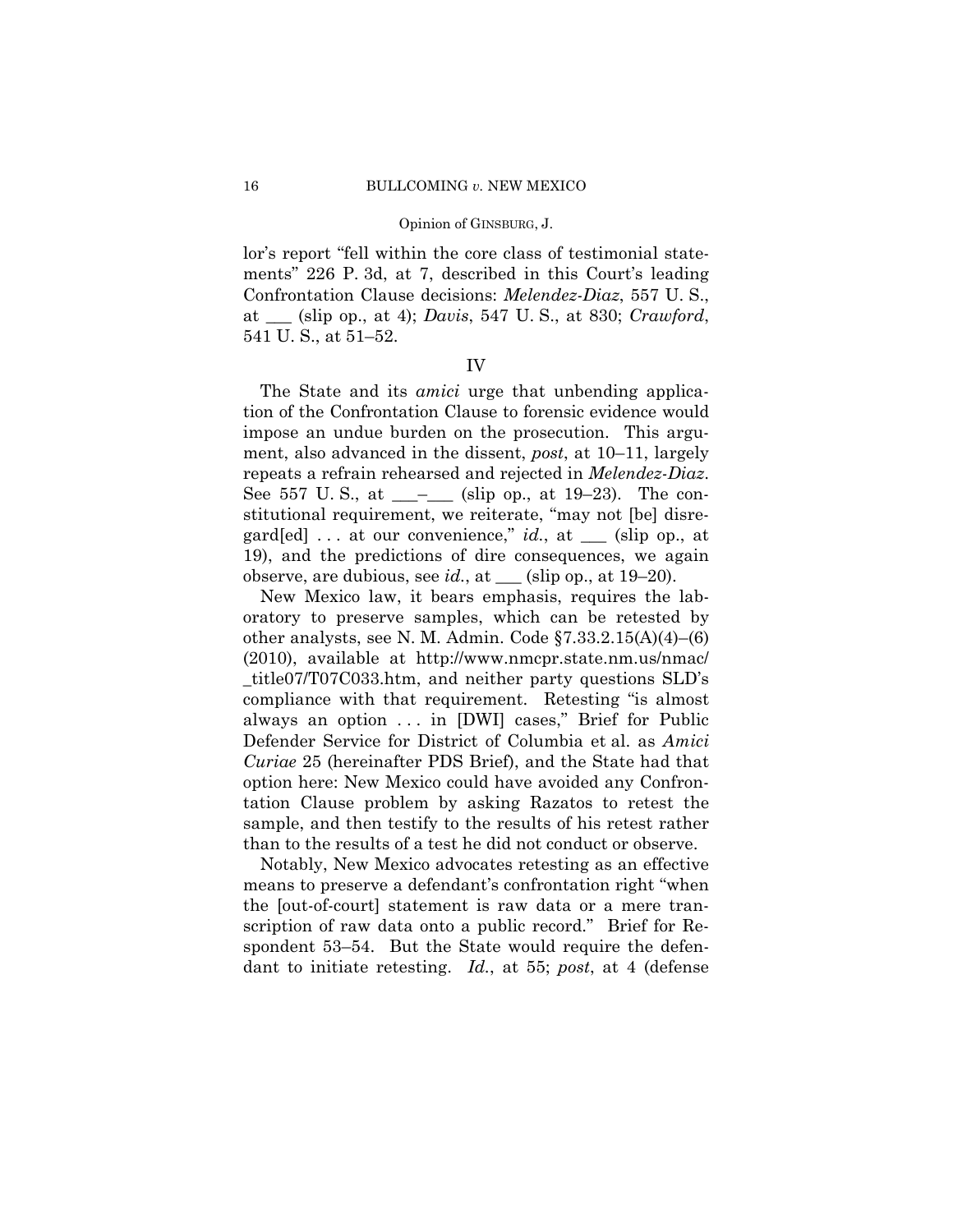#### Opinion of GINSBURG, J.

"remains free to . . . . call and examine the technician who performed a test"), *post*, at 8 ("free retesting" is available to defendants). The prosecution, however, bears the burden of proof. *Melendez-Diaz*, 557 U. S., at \_\_\_ (slip op., at 19) ("[T]he Confrontation Clause imposes a burden on the prosecution to present its witnesses, not on the defendant to bring those adverse witnesses into court."). Hence the obligation to propel retesting when the original analyst is unavailable is the State's, not the defendant's. See *Taylor* v. *Illinois*, 484 U. S. 400, 410, n. 14 (1988) (Confrontation Clause's requirements apply "in every case, whether or not the defendant seeks to rebut the case against him or to present a case of his own").

 Furthermore, notice-and-demand procedures, long in effect in many jurisdictions, can reduce burdens on forensic laboratories. Statutes governing these procedures typically "render . . . otherwise hearsay forensic reports admissible[,] while specifically preserving a defendant's right to demand that the prosecution call the author/ analyst of [the] report." PDS Brief 9; see *Melendez-Diaz*, 557 U.S., at <u>each set of</u> sample, at 20 (observing that notice-and-demand statutes "permit the defendant to assert (or forfeit by silence) his Confrontation Clause right after receiving notice of the prosecution's intent to use a forensic analyst's report").

 Even before this Court's decision in *Crawford*, moreover, it was common prosecutorial practice to call the forensic analyst to testify. Prosecutors did so "to bolster the persuasive power of [the State's] case[,] . . . [even] when the defense would have preferred that the analyst did *not*  testify." PDS Brief 8.

 We note also the "small fraction of . . . cases" that "actually proceed to trial." *Melendez-Diaz*, 557 U. S., at \_\_\_ (slip op., at 20) (citing estimate that "nearly 95% of convictions in state and federal courts are obtained via guilty plea"). And, "when cases in which forensic analysis has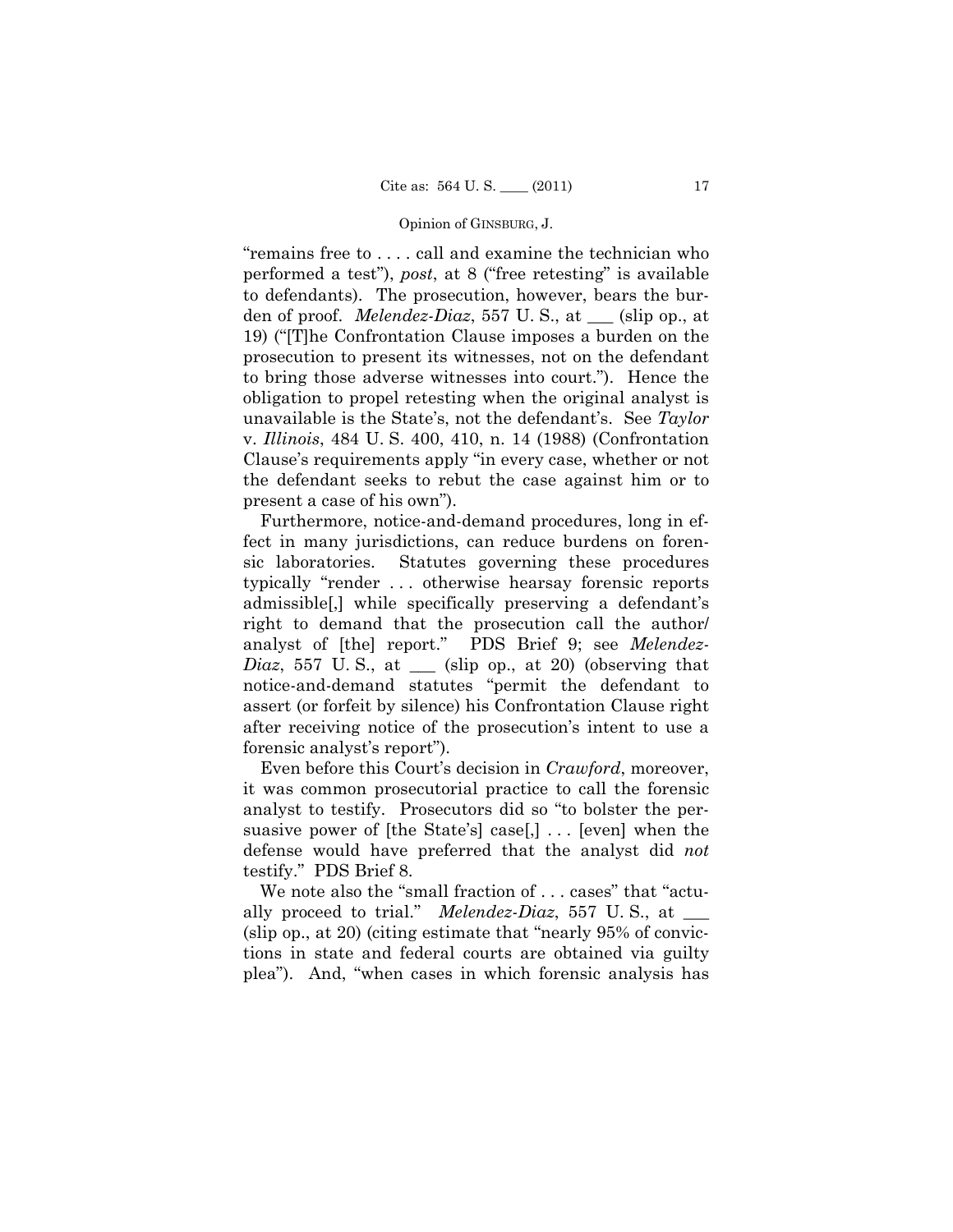#### Opinion of GINSBURG, J.

been conducted [do] go to trial," defendants "regularly . . . [stipulate] to the admission of [the] analysis." PDS Brief 20. "[A]s a result, analysts testify in only a very small percentage of cases," *id.*, at 21, for "[i]t is unlikely that defense counsel will insist on live testimony whose effect will be merely to highlight rather than cast doubt upon the forensic analysis." *Melendez-Diaz*, 557 U. S., at \_\_\_ (slip op., at  $22$ ).<sup>9</sup>

 Tellingly, in jurisdictions in which "it is the [acknowledged] job of . . . analysts to testify in court . . . about their test results," the sky has not fallen. PDS Brief 23. State and municipal laboratories "make operational and staffing decisions" to facilitate analysts' appearance at trial. *Ibid.*  Prosecutors schedule trial dates to accommodate analysts' availability, and trial courts liberally grant continuances when unexpected conflicts arise. *Id.*, at 24–25. In rare cases in which the analyst is no longer employed by the laboratory at the time of trial, "the prosecution makes the effort to bring that analyst . . . to court." *Id.*, at 25. And, as is the practice in New Mexico, see *supra*, at 16, laboratories ordinarily retain additional samples, enabling them to run tests again when necessary.10

<sup>9</sup>The dissent argues otherwise, reporting a 71% increase, from 2008 to 2010, in the number of subpoenas for New Mexico analysts' testimony in impaired-driving cases. *Post*, at 11. The dissent is silent, however, on the number of instances in which subpoenaed analysts in fact testify, *i.e.*, the figure that would reveal the actual burden of courtroom testimony. Moreover, New Mexico's Department of Health, Scientific Laboratory Division, has attributed the "chaotic" conditions noted by the dissent, *ibid.*, to several favors, among them, staff attrition, a state hiring freeze, a 15% increase in the number of blood samples received for testing, and "wildly" divergent responses by New Mexico District Attorneys to *Melendez-Diaz*. Brief for State of New Mexico Dept. of Health, SLD as *Amicus Curiae* 2–5. Some New Mexico District Attorneys' offices, we are informed, "subpoen[a] every analyst with any connection to a blood sample," *id.*, at 5, an exorbitant practice that undoubtedly inflates the number of subpoenas issued. 10The dissent refers, selectively, to experience in Los Angeles, *post*, at